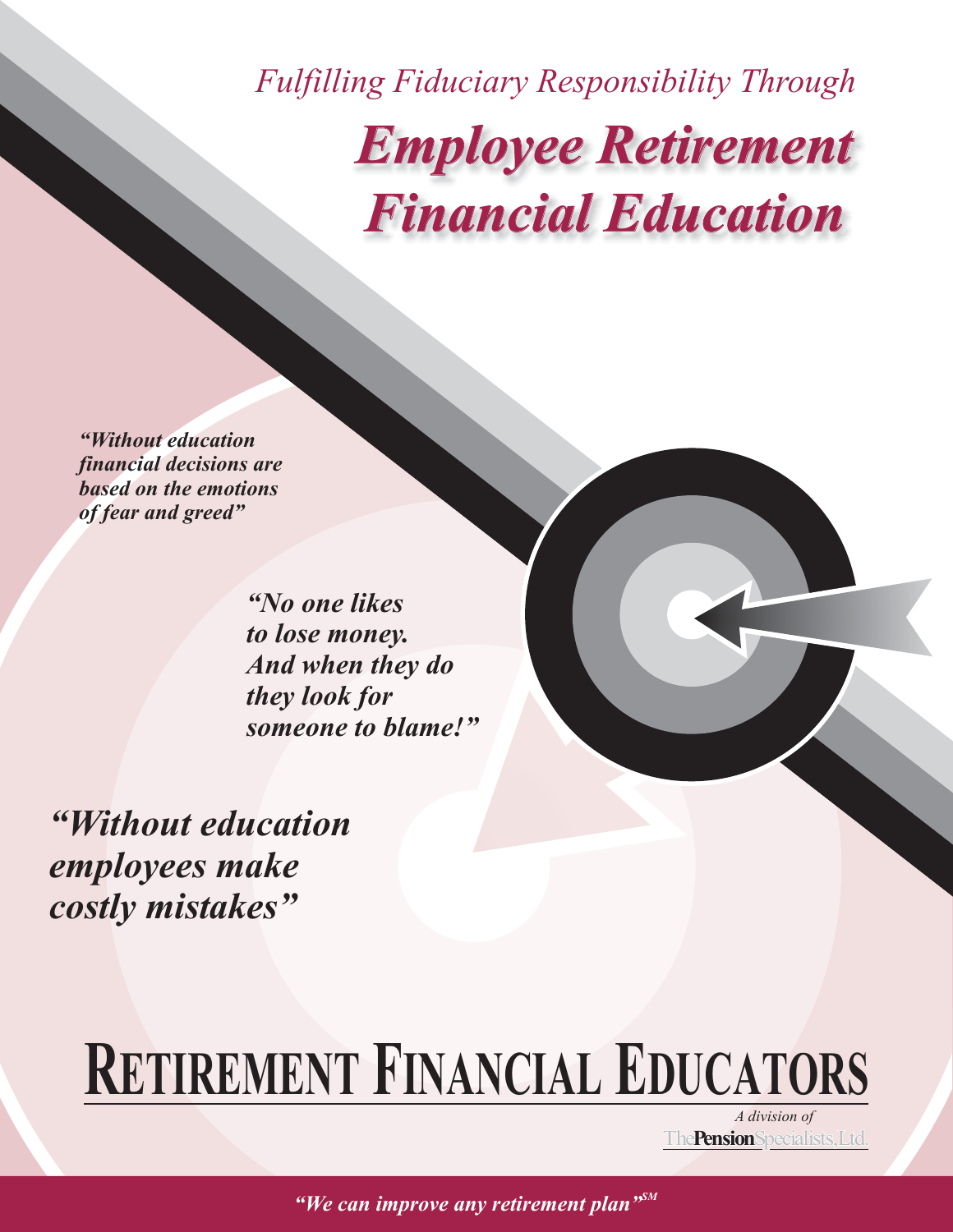### **The Retirement Financial Education Challenge!**

The need to offer employees retirement financial education at a level fulfilling fiduciary obligations is a challenge leading to the following questions. They are difficult questions. The answers differ from employer to employer based upon each employer's attitudes. To the right of each question are the answers that we feel are most valid.

#### *Questions Answers*

- . **1** What level of education should be provided?
- . **2** How often should education be offered?
- . **3** Should attendance be mandatory or voluntary?
- . **4** If voluntary, what if no one shows up?
- . **5** What about employees with scheduling conflicts or who are out on vacation or sick?
- . **6** Should education be provided during or after work?
- . **7** Should education be offered on or off premise?
- . **8** Should employees be paid for attending classes?
- . **9** Will mandatory attendance at an on-the-job class push employees into overtime that week?
- 10. What are lost production costs?
- . **11** What is the cheapest (best value) way to provide the required employee education?
- 12. What documentation of education offerings and attendance needs to be kept?

*\*A detailed Cost Analysis can be found on the back of our "Questions and Answers about after work Employee Retirement Financial Education" brochure. Please contact our office to receive a copy.*

- A level demonstrating that meaningful education was **1.** made available.
- 2. Offerings should be frequent and consistent, so there is no excuse not to attend.
- Employee attendance should be voluntary. Mandatory **3.** attendance requires paying employees.
- Your obligation is to offer education and document that **4.** you made it frequently available.
- **5.** Frequently offering education classes solves this problem. There is no excuse not to attend.
- After work. This avoids work shut downs. Employees **6.** are better able to focus on the class.
- Education should be offered both on premise after work **7.** and off premise after work.
- No. The education is virtually entirely for their benefit. **8.** It is not required to pay employees for attending voluntary after work classes.
- Yes, attendance at a mandatory on-the-job class could **9.** cause payment of overtime.
- 10. Lost production costs are three to four times the employee's hourly wages. *(See cost analysis)\**
- 11. The best quality and volume of education for the best value is provided after work.
- 12. A complete documentation of education offerings should be maintained, this includes:
	- Copies of scheduled dates and times demonstrating **a)** a wide range of availability.
	- b) Copies of dated notices of the scheduled classes demonstrating adequate advance notice.
	- An outline of the class curriculum demonstrating **c)** relevant topics.
	- A copy of the materials used in the class **d)** demonstrating understandability.
	- The credentials of the presenter. **e)**
	- Alist of the attendees. **f)**
	- A statement completed by attendees acknowledg-**g)** ing understanding of the material.

Copyright 2003 The Pension Specialists, Ltd., all rights reserved. This document may not be reproduced in full or in part without the express written permission of The Pension Specialists, Ltd.



*For class schedules contact The Pension Specialists, Ltd. 815.394.5500 customer service ext. 103*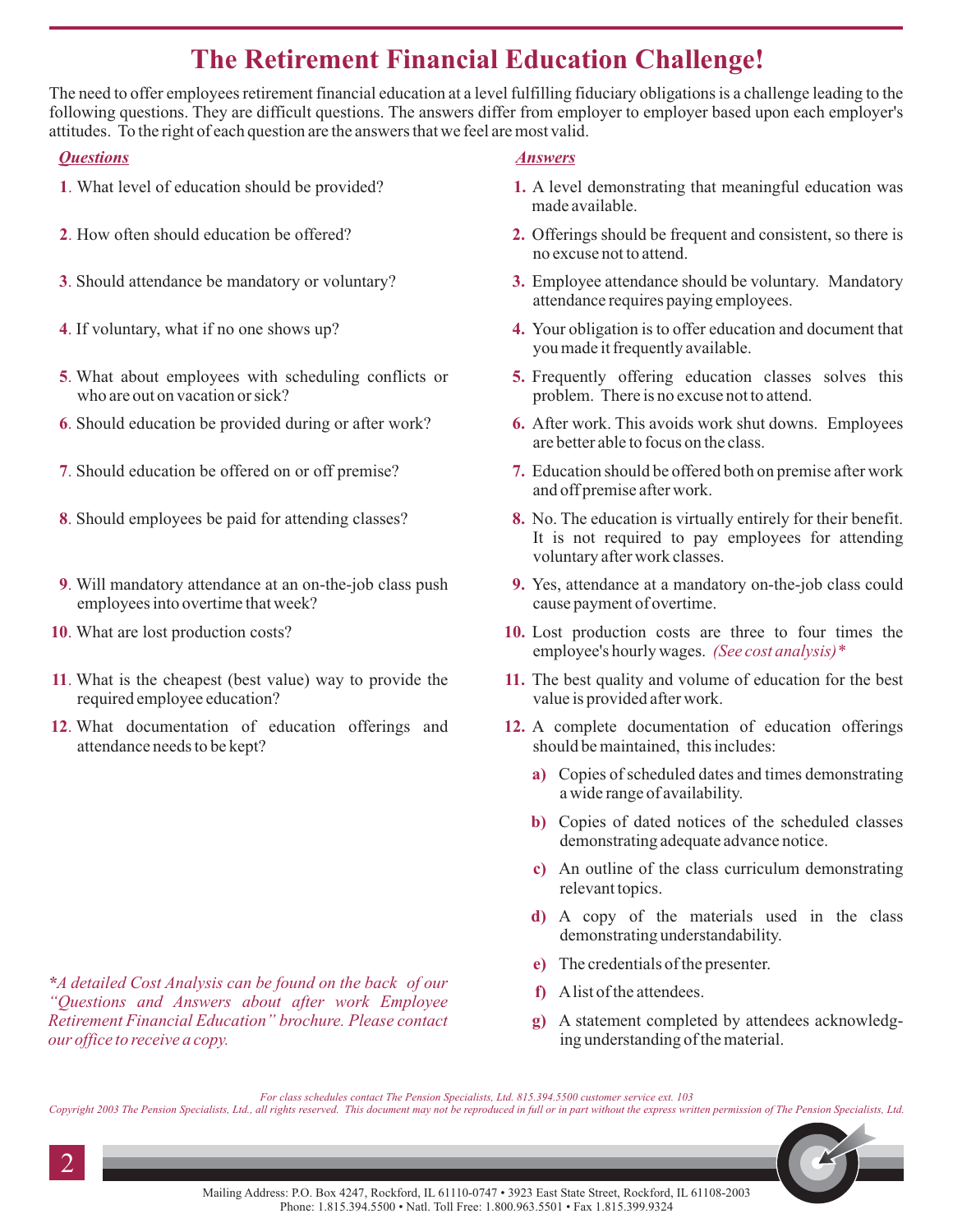### **What are the flaws of on-the-job Retirement Plan Group Meetings?**

Many employers don't want to pay for retirement financial education. Instead they allow the 401(k) vendor to come to the work place during working hours and hold employee meetings to explain the 401(k) plan and to discuss investments. The employer thinks this is getting off cheap because there is no fee payment to a professional retirement financial educator. But what are the flaws of this approach?

*(See cost analysis)\** First, most employers make employee attendance at meetings mandatory, typically holding meetings during the workday. Second, the employers operations are shut down during the meeting. Third, employers want meetings to finish quickly so employees can go back to work. Employees must be paid and this may push some employees into overtime for the week. Employees are distracted during the meeting feeling they should be working and not sitting in a meeting. Information disseminated is usually limited and basic, and little if any education is provided.

### **What are the benefits of afterwork Employee Retirement Financial Education?**

Classes are offered after hours both on premise and off premise. There are multiple classroom opportunities per year all at convenient times. Attendance is voluntary but strongly encouraged and continually promoted. Experienced and credentialed professional financial educators teach the classes. The employer does not "Move the meetings along so that everyone can get back to work!" Employees focus on the education and do not worry about getting back to work.

The employer better complies with its fiduciary responsibility by providing the following:

- **1.** Financial education opportunities are consistently offered at multiple convenient times.
- **2.** Financial education is in depth, thorough and professionally presented.
- **3.** The employer has third party documentation of financial education offering dates and times.
- **4.** There is no excuse for employees not to have attended at least one class per year.
- **5.** The employer has third party documentation of employee attendance.
- **6.** The employer has third party documentation of each employee's comprehension of topics.

### **After-work Employee Retirement Financial Education class schedules**

We offer numerous education opportunities to accommodate employees.

#### **A. Public monthly classes offered in Rockford, Illinois.**

#### **B. Public quarterly classes offered in expanded areas throughout Wisconsin and Illinois including Madison, Milwaukee, Appleton and Chicago areas.**

A schedule of class offerings is published every six months announcing:

- **a)** Dates, times and location of each class.
- **b)** Class topics and difficulty level.

The cost is \$40.00 for an employee and \$20.00 for a spouse attending with an employee.

Classes are limited to a maximum of thirty and a minimum of eight students. Employers are responsible for payment of the class fee. Class fees may be paid by the retirement plan. Reservations are necessary and employers are billed for a "no show." (A no show cost may be charged back to the employee)

#### **C. Private classes offered by the employer.**

The cost is \$500.00 for up to 30 students, which may be a mix of employees and spouses.

Employers may offer private classes at a time and location selected by the employer. Classes will be scheduled to run two hours. The topics taught can be customized for the employer's group. The employer must provide a facility with adequate seating along with a writing board and a projection screen or a viewable wall area.

*Continued, page 4...*

*For class schedules contact The Pension Specialists, Ltd. 815.394.5500 customer service ext. 103*

Copyright 2003 The Pension Specialists, Ltd., all rights reserved. This document may not be reproduced in full or in part without the express written permission of The Pension Specialists, Ltd.